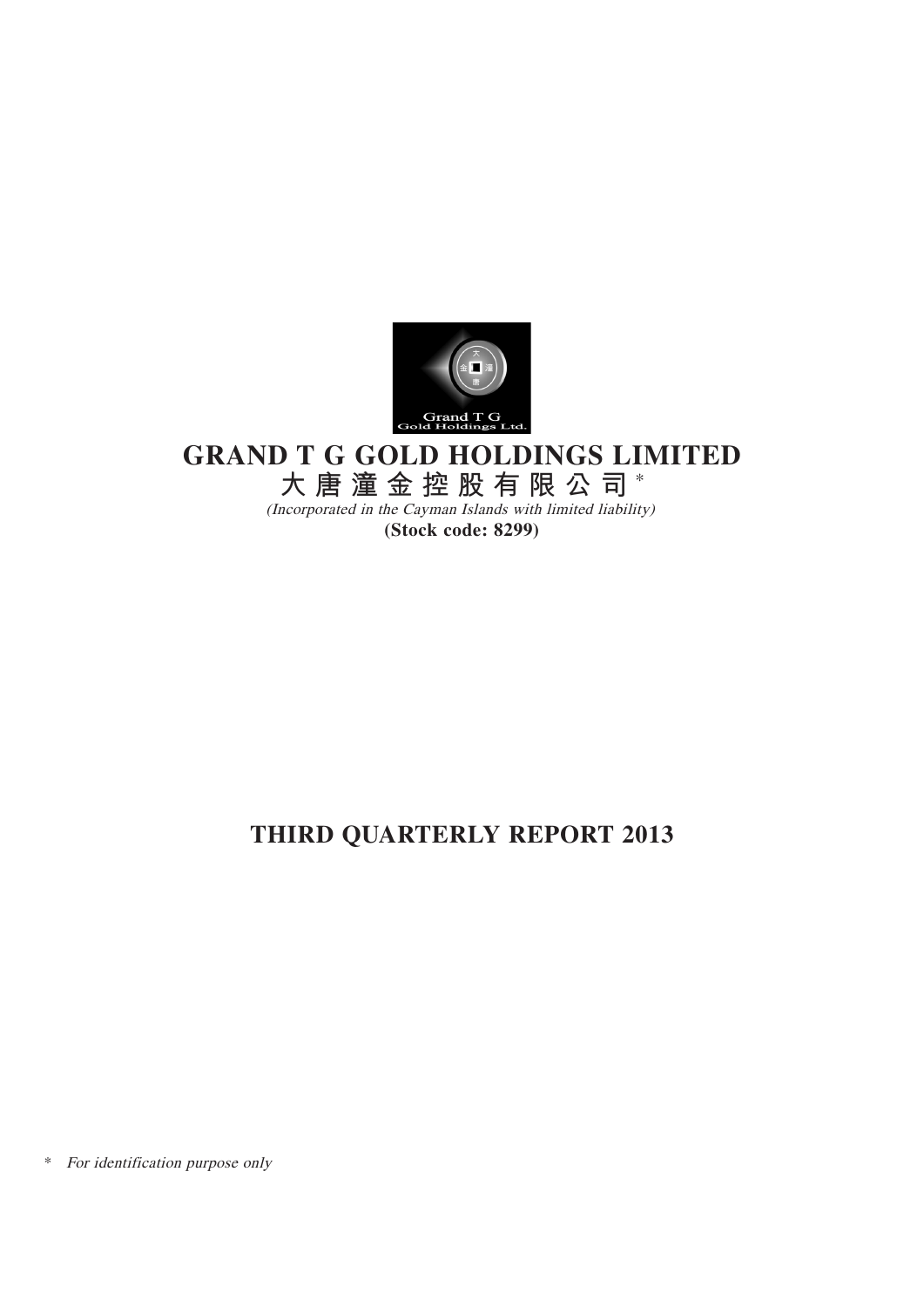## **CHARACTERISTICS OF THE GROWTH ENTERPRISE MARKET ("GEM") OF THE STOCK EXCHANGE OF HONG KONG LIMITED (THE "STOCK EXCHANGE")**

**GEM has been positioned as a market designed to accommodate companies to which a higher investment risk may be attached than other companies listed on the Stock Exchange. Prospective investors should be aware of the potential risks of investing in such companies and should make the decision to invest only after due and careful consideration. The greater risk profile and other characteristics of GEM mean that it is a market more suited to professional and other sophisticated investors. Given the emerging nature of companies listed on GEM, there is a risk that securities traded on GEM may be more susceptible to high market volatility than securities traded on the Main Board of the Stock Exchange and no assurance is given that there will be a liquid market in the securities traded on GEM.**

**Hong Kong Exchanges and Clearing Limited and the Stock Exchange take no responsibility for the contents of this report, make no representation as to its accuracy or completeness and expressly disclaim any liability whatsoever for any loss howsoever arising from or in reliance upon the whole or any part of the contents of this report.**

This report, for which the directors (the "**Directors**" or individually a "**Director**") of Grand T G Gold Holdings Limited (the "**Company**") collectively and individually accept full responsibility, includes particulars given in compliance with the Rules Governing the Listing of Securities on the GEM of the Stock Exchange (the "**GEM Listing Rules**") for the purpose of giving information with regard to the Company. The Directors, having made all reasonable enquiries, confirm that to the best of their knowledge and belief the information contained in this report is accurate and complete in all material respects and not misleading or deceptive, and there are no other matters the omission of which would make any statement herein or this report misleading.

This report will remain on the "Latest Company Announcements" page of the GEM website at www. hkgem.com for at least seven days from the date of its publication and on the website of the Company at http://www.aplushk.com/clients/8299GrandTG/.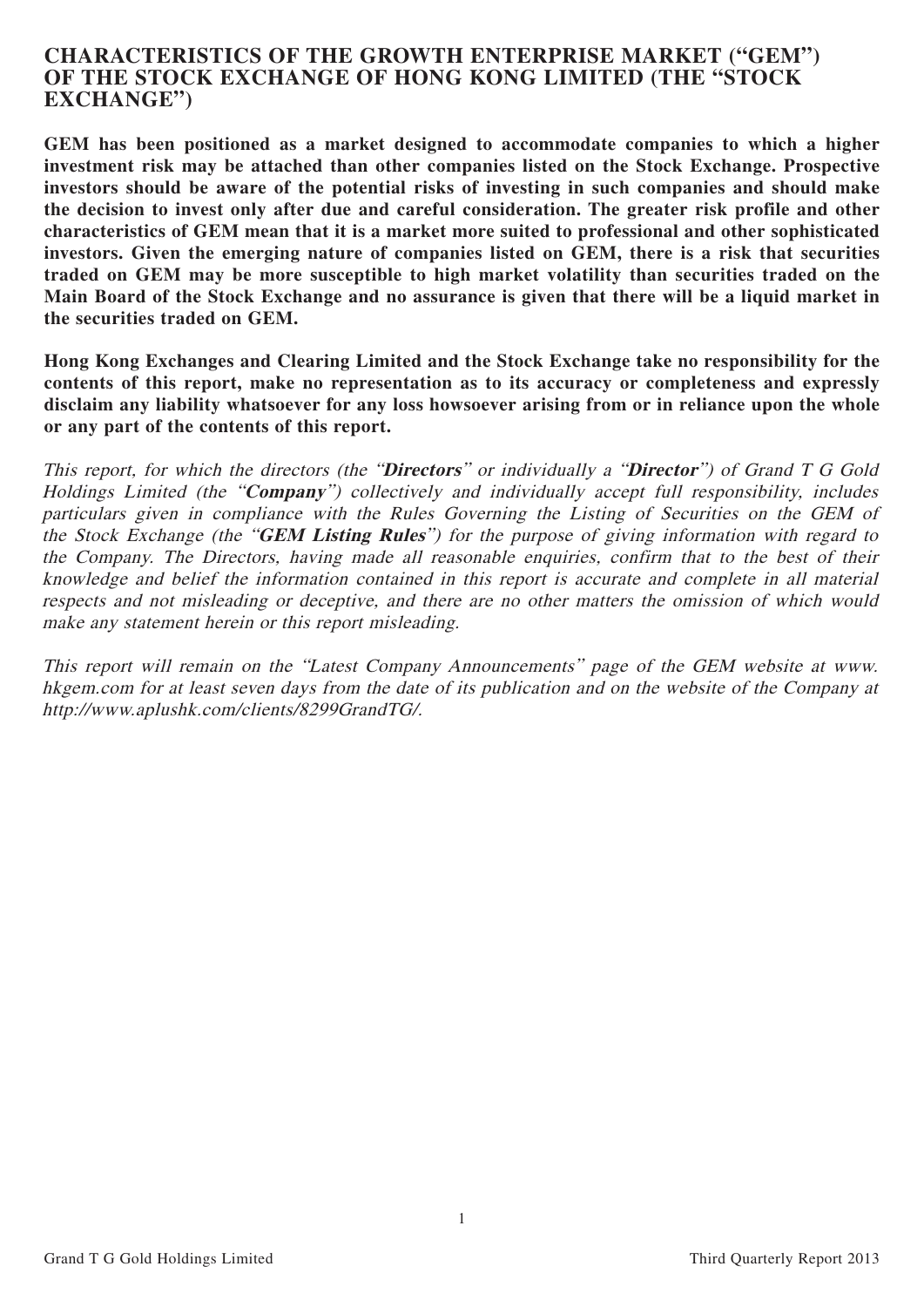The board of Directors (the "**Board**") hereby announces the unaudited condensed consolidated financial statements of the Company and its subsidiaries (collectively, the "**Group**") for the three months and nine months ended 31 December 2013, together with the unaudited comparative figures for the corresponding periods in previous year as follows:

# **UNAUDITED CONDENSED CONSOLIDATED INCOME STATEMENT**

For the nine months ended 31 December 2013

|                                                                                                   | <b>Notes</b>          | (Unaudited)<br>Three months ended<br>31 December |                            | (Unaudited)<br>Nine months ended<br>31 December |                               |  |
|---------------------------------------------------------------------------------------------------|-----------------------|--------------------------------------------------|----------------------------|-------------------------------------------------|-------------------------------|--|
|                                                                                                   |                       | 2013<br><b>HK\$'000</b>                          | 2012<br>HK\$'000           | 2013<br><b>HK\$'000</b>                         | 2012<br>HK\$'000              |  |
| Revenue<br>Cost of sales                                                                          | $\mathfrak{Z}$        |                                                  |                            |                                                 |                               |  |
| Gross profit<br>Other losses<br>Selling and distribution expenses<br>Administrative expenses      |                       | (29)<br>(496)<br>(6, 694)                        | (73)<br>(1,660)<br>(3,403) | (328)<br>(1,964)<br>(18, 173)                   | (198)<br>(4,064)<br>(35, 803) |  |
| Operating results<br>Finance costs                                                                |                       | (7,219)<br>(8,099)                               | (5, 136)<br>(7, 165)       | (20, 465)<br>(23, 181)                          | (40,065)<br>(22, 655)         |  |
| Loss before tax<br>Income tax expense                                                             | $\overline{A}$<br>5   | (15,318)                                         | (12,301)                   | (43, 646)                                       | (62, 720)                     |  |
| Loss for the period                                                                               |                       | (15,318)                                         | (12,301)                   | (43, 646)                                       | (62, 720)                     |  |
| Loss for the period attributable to:<br>Equity holders of the Company<br>Non-controlling interest |                       | (11, 784)<br>(3,534)                             | (9,230)<br>(3,071)         | (33, 784)<br>(9, 862)                           | (52, 837)<br>(9,883)          |  |
|                                                                                                   |                       | (15,318)<br><b>HK</b> Cents                      | (12,301)<br>HK Cents       | (43, 646)<br><b>HK</b> Cents                    | (62, 720)<br>HK Cents         |  |
| Losses per share<br><b>Basic</b>                                                                  | $\boldsymbol{\delta}$ | (0.09)                                           | (0.07)                     | (0.25)                                          | (0.39)                        |  |
| Diluted                                                                                           |                       | N/A                                              | N/A                        | N/A                                             | N/A                           |  |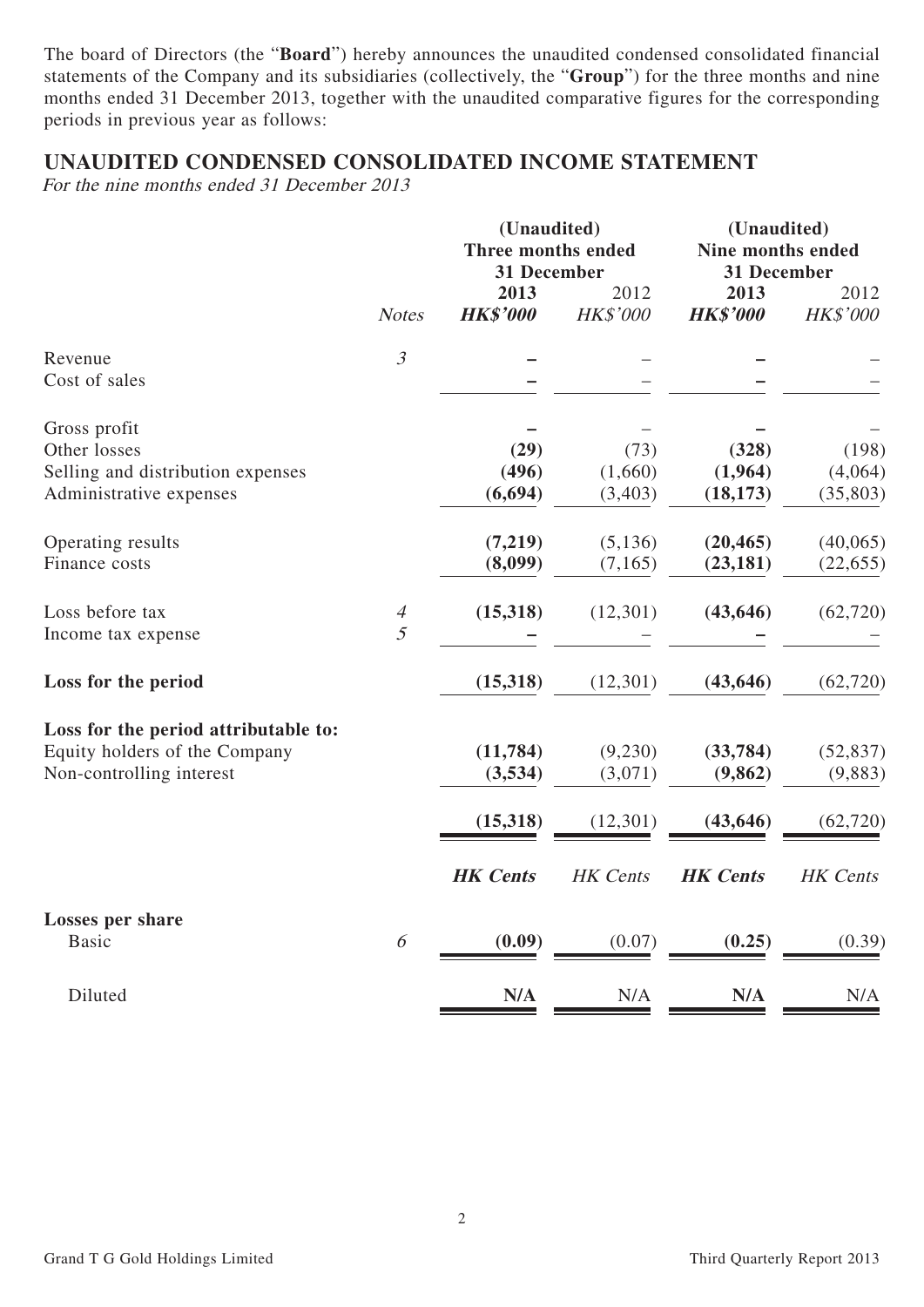# **UNAUDITED CONDENSED CONSOLIDATED STATEMENT OF COMPREHENSIVE INCOME**

For the nine months ended 31 December 2013

|                                                                                                           |              | (Unaudited)<br>Three months ended<br>31 December |                         | (Unaudited)<br><b>Nine months ended</b><br>31 December |                         |  |
|-----------------------------------------------------------------------------------------------------------|--------------|--------------------------------------------------|-------------------------|--------------------------------------------------------|-------------------------|--|
|                                                                                                           | <b>Notes</b> | 2013<br><b>HK\$'000</b>                          | 2012<br><b>HK\$'000</b> | 2013<br><b>HK\$'000</b>                                | 2012<br><b>HK\$'000</b> |  |
| Loss for the period<br>Other comprehensive income<br>for the period:                                      |              | (15,318)                                         | (12,301)                | (43, 646)                                              | (62, 720)               |  |
| Item that may be reclassified<br>subsequently to profit or loss<br>Exchange differences arising from      |              |                                                  |                         |                                                        |                         |  |
| translation of financial statements of<br>overseas subsidiaries<br>Fair value change and reclassification |              | 1,534                                            | 1,244                   | 4,289                                                  | 1,465                   |  |
| to profit or loss in regard of available<br>for sale investment                                           |              |                                                  | (19)                    |                                                        | 17,867                  |  |
|                                                                                                           |              | 1,534                                            | 1,225                   | 4,289                                                  | 19,332                  |  |
| <b>Total comprehensive loss</b><br>for the period:                                                        |              | (13, 784)                                        | (11,076)                | (39, 357)                                              | (43, 388)               |  |
| <b>Total comprehensive loss</b><br>attributable to:                                                       |              |                                                  |                         |                                                        |                         |  |
| Equity holders of the Company<br>Non-controlling interest                                                 |              | (10, 233)<br>(3,551)                             | (8,042)<br>(3,034)      | (29, 595)<br>(9,762)                                   | (33, 623)<br>(9,765)    |  |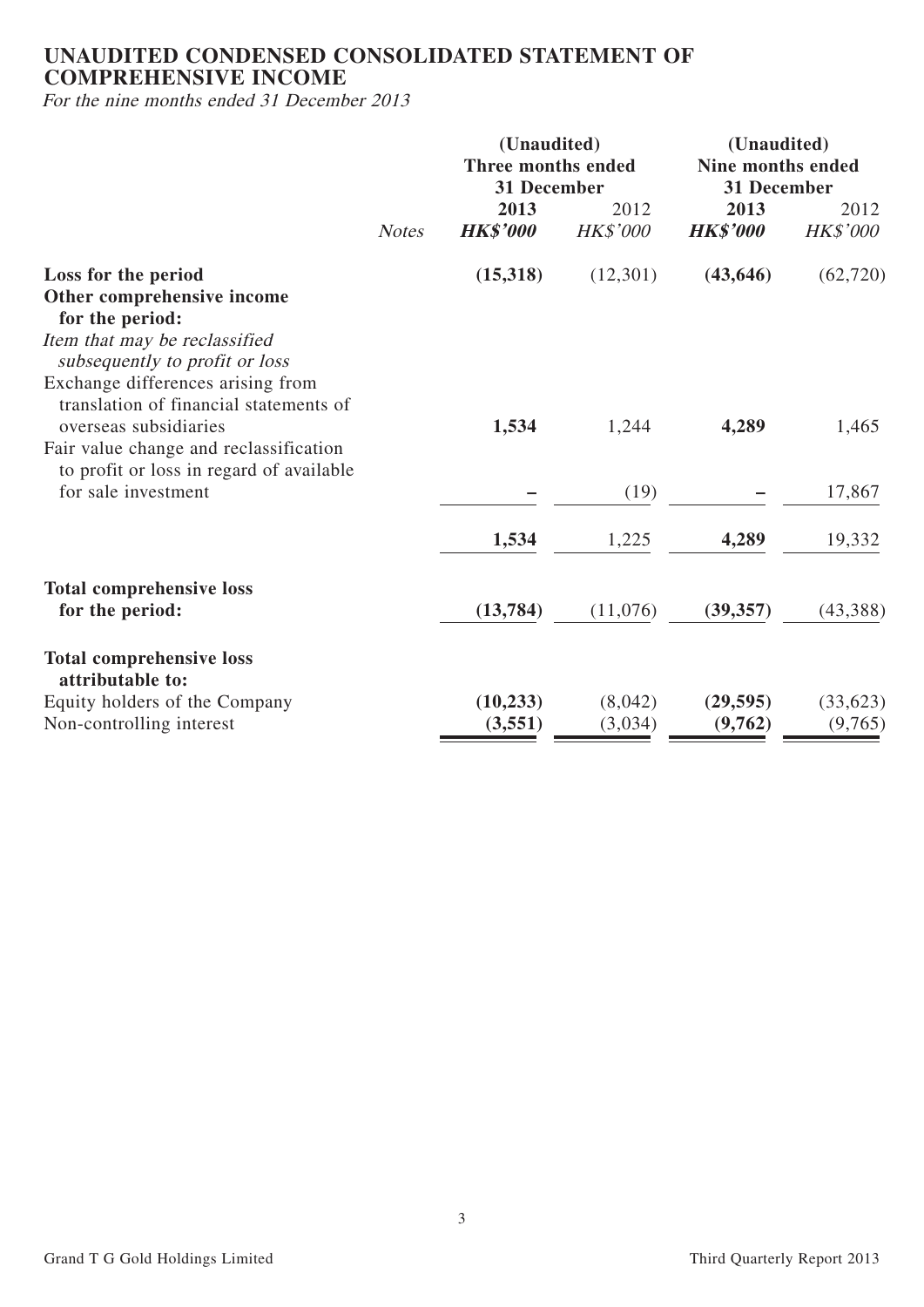# **CONDENSED CONSOLIDATED STATEMENT OF CHANGES IN EQUITY (UNAUDITED)**

For the nine months ended 31 December 2013

|                                                     | Attributable to equity holders of the Company |                   |                 |                          |                 |                   |                 |                 |                 |                 |
|-----------------------------------------------------|-----------------------------------------------|-------------------|-----------------|--------------------------|-----------------|-------------------|-----------------|-----------------|-----------------|-----------------|
|                                                     | Foreign                                       |                   |                 |                          | Retained        |                   |                 |                 |                 |                 |
|                                                     | <b>Issued</b>                                 |                   | currency        | <b>Share</b>             | Convertible     |                   | profit/         |                 | Non-            |                 |
|                                                     | share                                         | <b>Share</b>      | translation     | option                   | bonds           | Revaluation       | (Accumulated    |                 | controlling     |                 |
|                                                     | capital                                       | premium           | reserve         | reserve                  | reserve         | reserve           | losses)         | Total           | interest        | Total           |
|                                                     | <b>HK\$'000</b>                               | HK\$'000          | <b>HK\$'000</b> | <b>HK\$'000</b>          | <b>HK\$'000</b> | <b>HK\$'000</b>   | <b>HK\$'000</b> | <b>HK\$'000</b> | <b>HK\$'000</b> | <b>HK\$'000</b> |
| At 1 April 2013                                     | 53,794                                        | 1,690,765         | 24,613          | 26,703                   | 5,036           | (30)              | (1,674,691)     | 126,190         | (5, 413)        | 120,777         |
| Net profit/(loss) for the period                    |                                               |                   |                 |                          |                 | $\qquad \qquad =$ | (33, 784)       | (33, 784)       | (9,862)         | (43, 646)       |
| Other comprehensive income:                         |                                               |                   |                 |                          |                 |                   |                 |                 |                 |                 |
| Exchange differences arising from translation of    |                                               |                   |                 |                          |                 |                   |                 |                 |                 |                 |
| financial statement of overseas subsidiaries        |                                               | $\qquad \qquad =$ | 4,189           |                          |                 |                   |                 | 4,189           | 100             | 4,289           |
| Fair value change and reclassification to profit or |                                               |                   |                 |                          |                 |                   |                 |                 |                 |                 |
| loss in regard of available for sale investment     |                                               |                   |                 |                          |                 |                   |                 |                 |                 |                 |
| Total comprehensive income for the period           | $\overline{\phantom{0}}$                      | $\qquad \qquad =$ | 4,189           | $\overline{\phantom{0}}$ |                 | $\qquad \qquad =$ | (33, 784)       | (29, 595)       | (9,762)         | (39, 357)       |
| At 31 December 2013                                 | 53,794                                        | 1,690,765         | 28,802          | 26,703                   | 5,036           | (30)              | (1,708,475)     | 96,595          | (15, 175)       | 81,420          |

# **CONDENSED CONSOLIDATED STATEMENT OF CHANGES IN EQUITY (UNAUDITED)** For the nine months ended 31 December 2012

|                                                     | Attributable to equity holders of the Company |                          |                 |                          |                          |                   |                          |                 |                          |                 |
|-----------------------------------------------------|-----------------------------------------------|--------------------------|-----------------|--------------------------|--------------------------|-------------------|--------------------------|-----------------|--------------------------|-----------------|
|                                                     | Foreign                                       |                          |                 |                          | Retained                 |                   |                          |                 |                          |                 |
|                                                     | <b>Issued</b>                                 |                          | currency        | <b>Share</b>             | Convertible              |                   | profit/                  |                 | Non-                     |                 |
|                                                     | share                                         | <b>Share</b>             | translation     | option                   | bonds                    |                   | Revaluation (Accumulated |                 | controlling              |                 |
|                                                     | capital                                       | premium                  | reserve         | reserve                  | reserve                  | reserve           | losses)                  | <b>Total</b>    | interest                 | Total           |
|                                                     | <b>HK\$'000</b>                               | <b>HK\$'000</b>          | <b>HK\$'000</b> | <b>HK\$'000</b>          | <b>HK\$'000</b>          | <b>HK\$'000</b>   | <b>HK\$'000</b>          | <b>HK\$'000</b> | HK\$'000                 | <b>HK\$'000</b> |
| At 1 April 2012                                     | 53,794                                        | 1,690,765                | 21,621          | 26,703                   | 5,036                    | (25, 159)         | (1,599,002)              | 173,758         | 8,387                    | 182,145         |
| Net loss for the period                             | -                                             |                          |                 | ÷                        |                          | $\qquad \qquad =$ | (52, 837)                | (52, 837)       | (9,883)                  | (62, 720)       |
| Other comprehensive income:                         |                                               |                          |                 |                          |                          |                   |                          |                 |                          |                 |
| Exchange differences arising from translation of    |                                               |                          |                 |                          |                          |                   |                          |                 |                          |                 |
| financial statement of overseas subsidiaries        |                                               | $\equiv$                 | 1,347           |                          |                          |                   | $\equiv$                 | 1,347           | 118                      | 1,465           |
| Fair value change and reclassification to profit or |                                               |                          |                 |                          |                          |                   |                          |                 |                          |                 |
| loss in regard of available for sale investment     |                                               |                          |                 |                          | $\overline{\phantom{a}}$ | 17,867            | $\overline{\phantom{a}}$ | 17,867          | $\overline{\phantom{a}}$ | 17,867          |
| Total comprehensive income for the period           |                                               | $\overline{\phantom{0}}$ | 1,347           | $\overline{\phantom{0}}$ | $\overline{\phantom{a}}$ | 17,867            | (52, 837)                | (33,623)        | (9,765)                  | (43,388)        |
|                                                     |                                               |                          |                 |                          |                          |                   |                          |                 |                          |                 |
| At 31 December 2012                                 | 53,794                                        | 1,690,765                | 22,968          | 26,703                   | 5,036                    | (7,292)           | (1,651,839)              | 140,135         | (1,378)                  | 138,757         |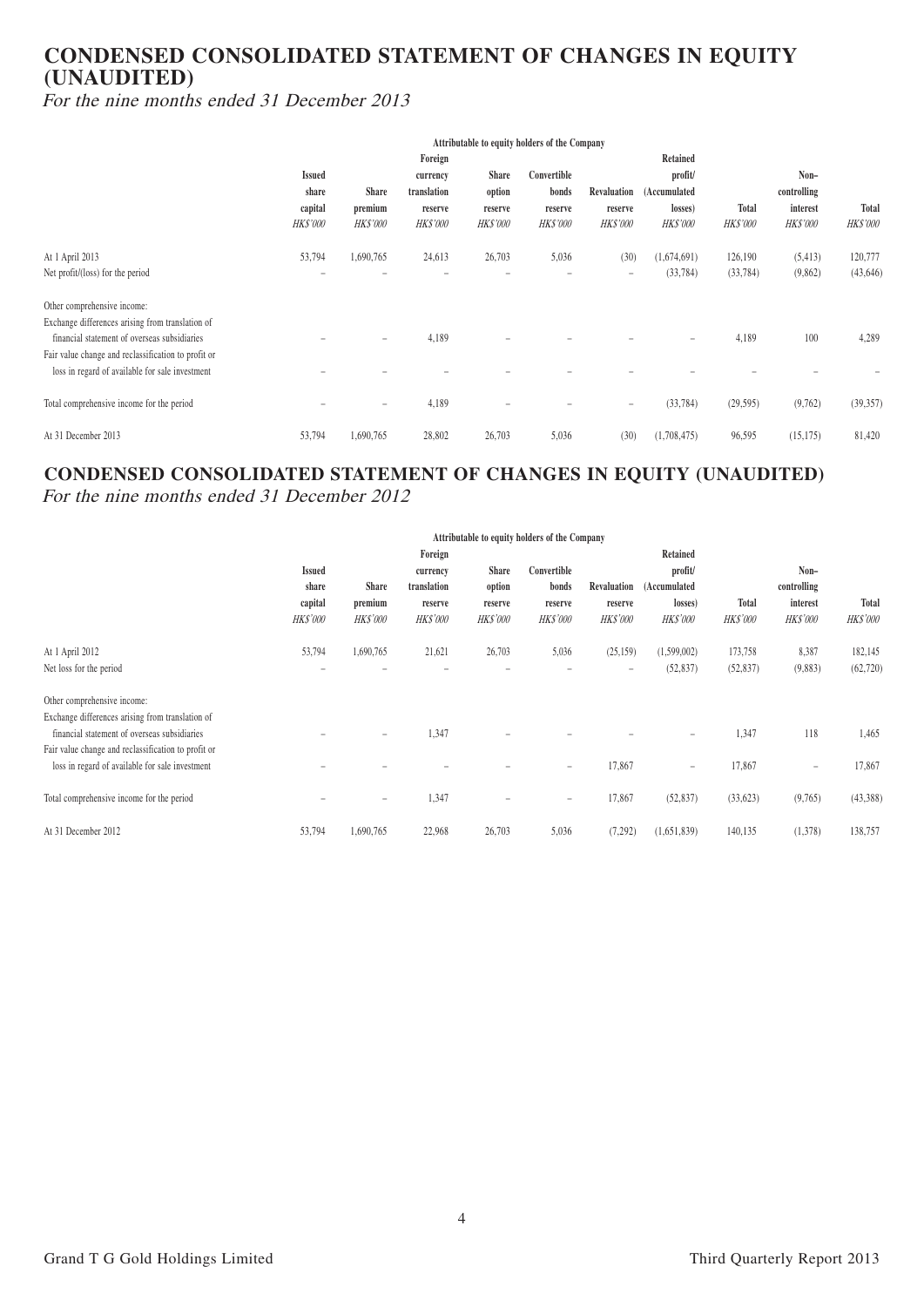# **NOTES:**

#### **1. CORPORATE INFORMATION**

The Company was incorporated in the Cayman Islands as an exempted company with limited liability under the Companies Law, Cap 22 (Law 3 of 1961, as consolidated and revised) of the Cayman Islands. Its principal place of business in Hong Kong is Room 2410, 24/F, Wayson Commercial Building, 28 Connaught Road West, Sheung Wan, Hong Kong. The Company's shares are listed on the GEM of the Stock Exchange.

The principal places of business of the Group are in PRC and Hong Kong. The principal activity of the Company is investment holding. Its subsidiaries (together with the Company collectively referred to as the "**Group**" hereinafter) are principally engaged in gold exploration, mining and mineral processing.

The unaudited condensed consolidated financial statements are presented in Hong Kong dollars ("**HK\$**"), and the functional currency of the Company is HK\$, with values rounded to the nearest thousand.

#### **2. BASIS OF PREPARATION**

The Group's unaudited condensed consolidated financial statements have been prepared in accordance with all applicable Hong Kong Financial Reporting Standards ("**HKFRSs**"), which collective term includes all applicable individual HKFRSs, Hong Kong Accounting Standards ("**HKAS**") and Interpretations issued by the Hong Kong Institute of Certified Public Accountants ("**HKICPA**"), accounting principles generally accepted in Hong Kong and the disclosure requirements of the Hong Kong Companies Ordinances. The unaudited condensed consolidated financial statements also comply with the applicable disclosure provisions of the Rules Governing the Listing of Securities on the GEM of the Stock Exchange.

The unaudited condensed consolidated financial statements should be read in conjunction with the Group's annual financial statements for the year ended 31 March 2013 ("**2013 Annual Report**"). The Group's policies on financial risk management were set out in the financial statements included in the Company's 2013 Annual Report and there have been no significant changes in the financial risk management policies for the nine months ended 31 December 2013.

The unaudited condensed consolidated financial statements have been prepared under the historical cost convention, as modified by the revaluation of certain financial instruments which are carried at fair value.

The accounting policies and methods of computation used in the unaudited condensed consolidated financial statements for the nine months ended 31 December 2013 are the same as those followed in the preparation of the Group's annual financial statements for the year ended 31 March 2013.

The HKICPA has issued certain amendments to HKFRSs that are first effective for the current accounting period of the Group. None of these developments have had a material effect on how the Group's results and financial position for the current or prior periods have been prepared or presented. The Group has not applied any new standard or interpretation that is not yet effective for the current accounting period.

#### **3. REVENUE AND OTHER INCOME**

Revenue represents the net value of goods sold, net of trade discounts and returns and various types of government surcharges where applicable, and the value of services rendered:

|               |                 | (Unaudited)<br>Three months ended |                 | (Unaudited)       |  |
|---------------|-----------------|-----------------------------------|-----------------|-------------------|--|
|               |                 |                                   |                 | Nine months ended |  |
|               | 31 December     |                                   | 31 December     |                   |  |
|               | 2013            | 2012                              |                 | 2012              |  |
|               | <b>HK\$'000</b> | <b>HK\$'000</b>                   | <b>HK\$'000</b> | HK\$'000          |  |
| Revenue       |                 |                                   |                 |                   |  |
| Sale of goods |                 |                                   |                 |                   |  |
|               |                 |                                   |                 |                   |  |
|               |                 |                                   | -               |                   |  |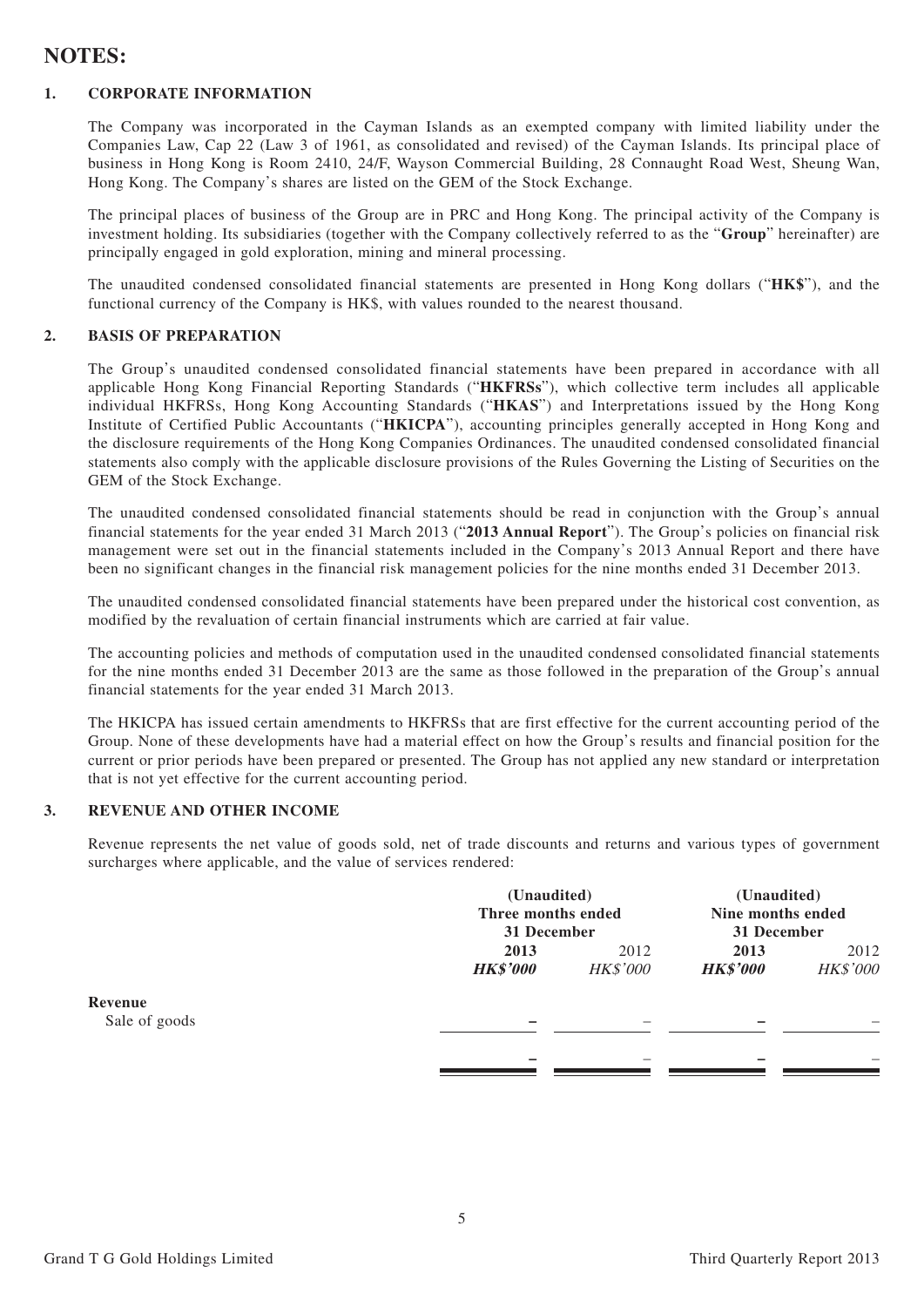#### **4. LOSS BEFORE TAX**

The Group's loss before tax is arrived at after charging the following:

|                                                  | (Unaudited)<br>Three months ended<br>31 December |                  | (Unaudited)<br>Nine months ended<br>31 December |                  |
|--------------------------------------------------|--------------------------------------------------|------------------|-------------------------------------------------|------------------|
|                                                  | 2013<br><b>HK\$'000</b>                          | 2012<br>HK\$'000 | 2013<br><b>HK\$'000</b>                         | 2012<br>HK\$'000 |
| Cost of inventories sold                         |                                                  |                  |                                                 |                  |
| Auditors' remuneration                           | <b>250</b>                                       | 250              | 750                                             | 750              |
| Amortisation of intangible assets                | 112                                              |                  | 490                                             |                  |
| Depreciation*                                    | 5,242                                            | 39               | 15,277                                          | 7,978            |
| Operating lease rentals in respect of land and   |                                                  |                  |                                                 |                  |
| buildings                                        | 108                                              | 77               | 329                                             | 499              |
| Staff costs including directors' emoluments:     |                                                  |                  |                                                 |                  |
| Salaries, wages, allowances and benefits in kind | 2,454                                            | 987              | 8,331                                           | 6,984            |
| Retirement benefits scheme contributions         | 22                                               | 9                | 65                                              | 54               |
| <b>Staff costs</b>                               | 2,476                                            | 996              | 8,396                                           | 7,038            |

HK\$168,230 (31 December 2012: HK\$168,103) are included in administrative expenses.

#### **5. INCOME TAX EXPENSE**

|                                                    |                         | (Unaudited)<br>Three months ended<br>31 December |                         | (Unaudited)<br>Nine months ended<br>31 December |
|----------------------------------------------------|-------------------------|--------------------------------------------------|-------------------------|-------------------------------------------------|
|                                                    | 2013<br><b>HK\$'000</b> | 2012<br><b>HK\$'000</b>                          | 2013<br><b>HK\$'000</b> | 2012<br><b>HK\$'000</b>                         |
| Current tax – overseas<br>Provision for the period |                         |                                                  |                         |                                                 |
| Income tax expense                                 |                         |                                                  |                         |                                                 |

No provision for Hong Kong profits tax has been made in the financial statements as the Group had no assessable profit for the period (31 December 2012: Nil).

Overseas taxation represents tax charges on the estimated assessable profits of subsidiaries operating overseas including the PRC, calculated at rates applicable in the respective jurisdictions for the period.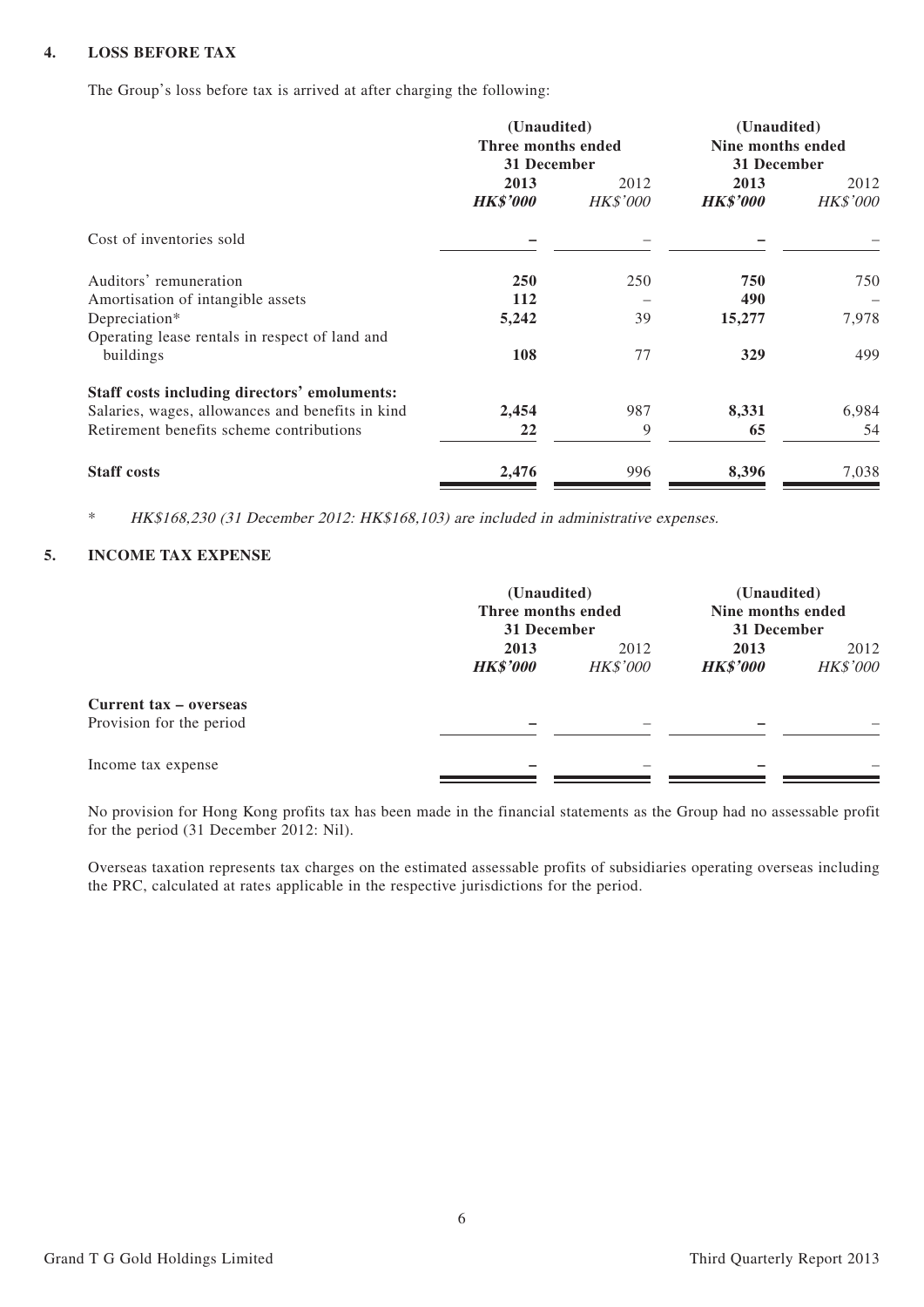#### **6. LOSSES PER SHARE**

The calculation of the basic and diluted losses per share attributable to the equity holders of the Company is based on the following:

#### **Basic**

|                                                                                                         | (Unaudited)<br>Three months ended<br>31 December |                         |                         | (Unaudited)<br>Nine months ended<br>31 December |
|---------------------------------------------------------------------------------------------------------|--------------------------------------------------|-------------------------|-------------------------|-------------------------------------------------|
|                                                                                                         | 2013<br><b>HK\$'000</b>                          | 2012<br><b>HK\$'000</b> | 2013<br><b>HK\$'000</b> | 2012<br><b>HK\$'000</b>                         |
| Loss attributable to the equity holders<br>of the Company<br>Weighted average number of ordinary shares | (11, 784)                                        | (9,230)                 | (33, 784)               | (52, 837)                                       |
| in issue                                                                                                | 13,448,488,271                                   | 13,448,488,271          | 13,448,488,271          | 13,448,488,271                                  |
| Basic losses per share (HK cents)                                                                       | (0.09)                                           | (0.07)                  | (0.25)                  | (0.39)                                          |

#### **Diluted**

Diluted losses per share is calculated by adjusting the weighted average number of ordinary shares outstanding to assume exercise/conversion of all dilutive potential ordinary shares. The Company has 1 category of dilutive potential ordinary shares: share options.

For the share options, a calculation is done to determine the number of shares that could have been acquired at fair value (determined as the average market price of the Company's shares during the period) based on the monetary value of the subscription rights attached to the outstanding share options. The number of shares calculated above is compared with the number of shares that would have been issued assuming the exercise of the share options. Hence, the share options have a dilutive effect only when the average market price of ordinary shares during the period exceeds the exercise price of the share options.

The computation of diluted losses per share for the nine months ended 31 December 2013 and 2012 did not assume the exercise of the Company's outstanding share options since the Company's shares were suspended in trading and there is no market price for the shares.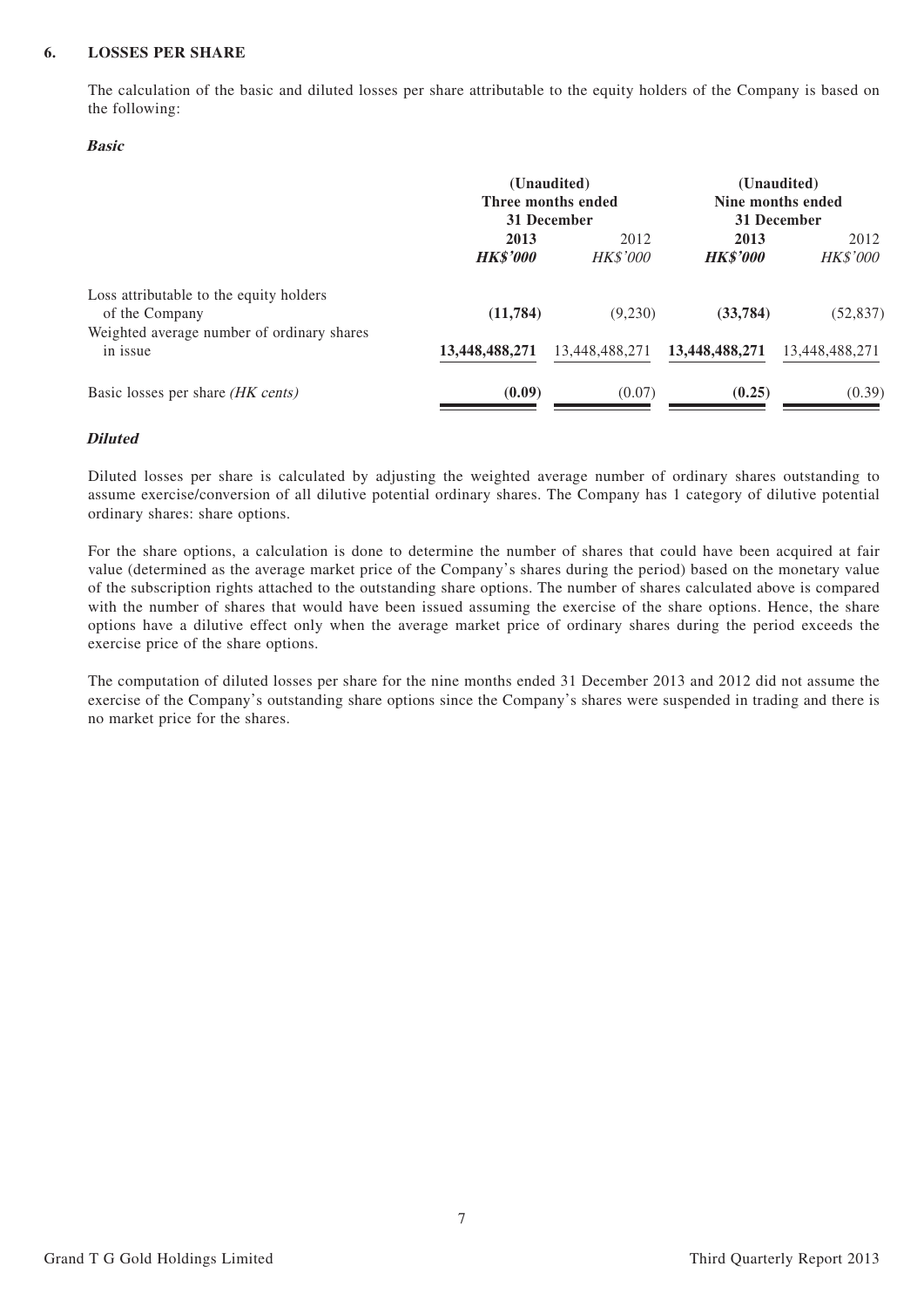# **MANAGEMENT DISCUSSION AND ANALYSIS**

## **Financial results**

The principal activity of the Company is investment holding. Its subsidiaries (together with the Company collectively referred to as the "**Group**" hereinafter) are principally engaged in gold exploration, mining and mineral processing with gold concentrate as its product.

During the nine months ended 31 December 2013, the Group continued the business model of previous years, i.e. obtaining asset backing finance from financier with its inventories pledged as collaterals for its development. As such, the Group recorded no revenue for the nine months ended 31 December 2013 (31 December 2012: nil). Respective state of affairs of the Group is set out in the unaudited condensed consolidated financial statements on pages 2 to 7 of this report.

Consolidated loss of the Company had decreased to approximately HK\$43.6 million for the nine month ended 31 December 2013 (31 December 2012: loss of approximately HK\$62.7 million). Basic losses per share was approximately HK cents 0.25 for the nine months ended 31 December 2013 (31 December 2012: loss of HK cents 0.39). There will be no payment of dividend for the nine months ended 31 December 2013 (31 December 2012: nil).

## **Charge on the Group's assets**

As at 31 December 2013, the Group's bank borrowings were secured by the mining right owned by the Group whereas its long term loans were secured by the inventories of the Group's operating subsidiary, Tongguan Taizhou Mining Company Limited ("**Taizhou Mining**").

#### **Exposure to exchange risks**

Since the Group's borrowings and its source of income are primarily denominated in the respective group companies functional currency which are mainly in HK\$ or Renminbi, the exposure to foreign exchange rate fluctuations is minimal.

## **Significant investment, material acquisition and disposal**

The Group did not have any significant investment, material acquisition and disposal throughout the review period.

#### **Related party transactions with connected person(s)**

The loans from Ms. Zhao Yuebing, a director of Taizhou Mining and thus a connected person of the Group, to Taizhou Mining were fully exempted connected transactions pursuant to Chapter 20 of the GEM Listing Rules as these were conducted on normal commercial terms or better and these were not secured by the assets of the Group.

The New Board (as defined below) makes no representation on the compliance of the GEM Listing Rules in relation to the related party transactions between the Former Director(s) (as defined below) and the Group during the six months ended 31 March 2013.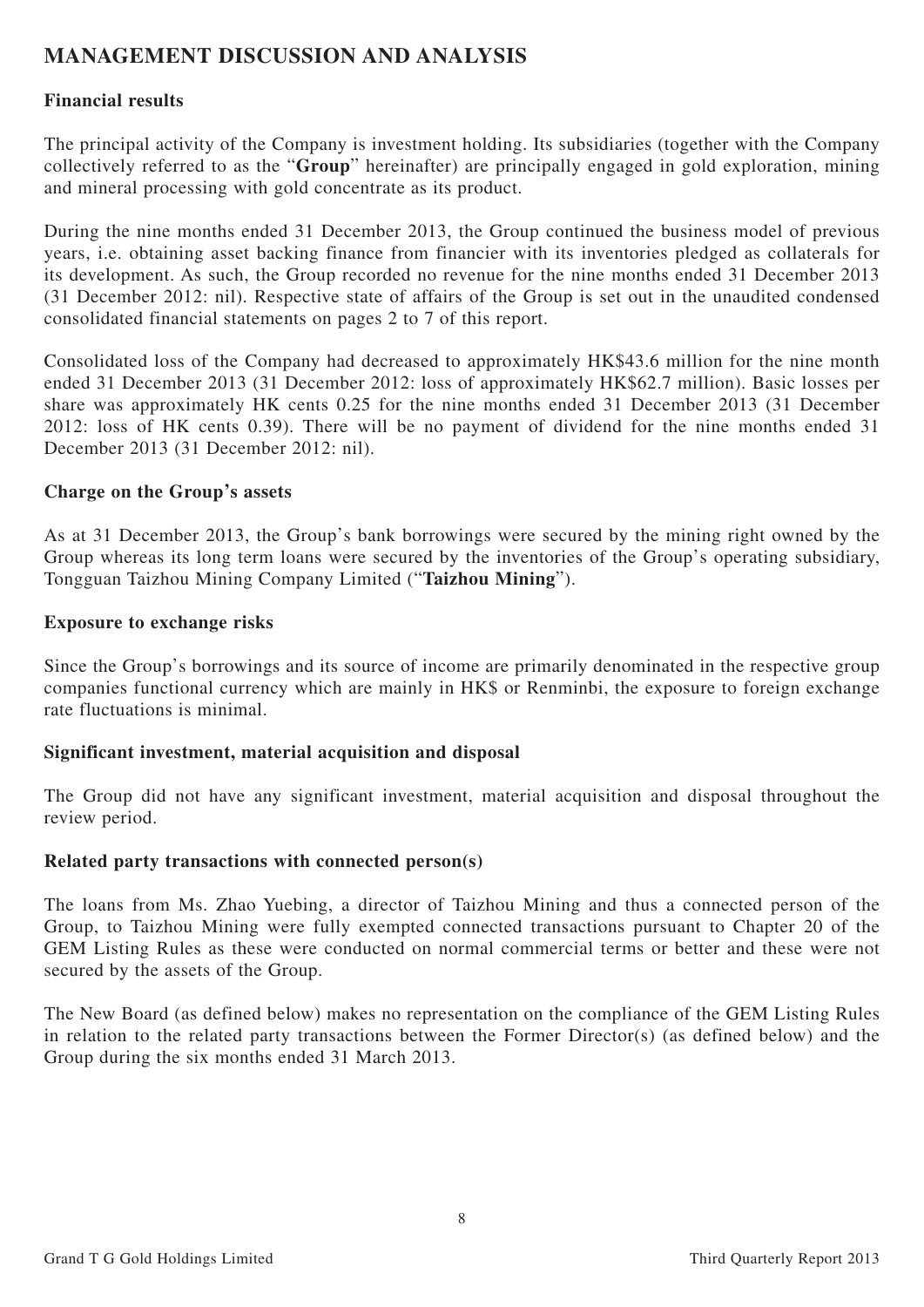## **Employees and remuneration policies**

As at 31 December 2013, the Group had 129 employees (31 December 2012: 126) situated mainly in the PRC and Hong Kong. The Group's emoluments policies are formulated based on industry practices and performance of individual employees. For the nine months ended 31 December 2013, the total staff costs (including directors' emoluments) amounted to approximately HK\$8.4 million (31 December 2012: approximately HK\$7.0 million). During the nine months ended 31 December 2013, no share option had been granted by the Company. Details of employees' remuneration are set out in note 4 of this report.

# **MATERIAL CHANGE IN THE MANAGEMENT TEAM OF THE COMPANY**

There had been material changes in the management team of the Company as follows:

- (a) All but one members of the old Board resigned as of 23 March 2016, namely Mr. Lee Shing, Ms. Kwok Tai Pan, Dr. Cheung Wai Pun Charles JP and Mr. Jiao Zhi (collectively, the "**Former Directors**"). Save and except for Mr. Orr Joseph Wai Shing ("**Mr. Orr**") who is an existing independent non-executive Director since 22 December 2008 and was not involved in the daily management and operation of the Group, all of the existing Directors (the "**New Board**") only came into place from late February to late April 2016; and
- (b) Mr. Ng Wai Kee was appointed as the Company's Company Secretary with effect from 1 July 2012 and resigned with effect from 5 April 2016. Ms. Lam Yuen Ling Eva has been appointed as the Company Secretary of the Company with effect from 6 April 2016.

# **EVENTS AFTER THE REPORTING PERIOD**

## **(i) Conditional Approval of the Listing Appeals Committee on the Company's Resumption for Trading**

Trading in the shares of the Company ("**Shares**") has been suspended since 11 November 2010.

On 4 June 2015, the GEM Listing Committee decided to proceed with the cancellation of the listing of the Shares and the Company was required to submit a resumption proposal by 4 December 2015. On 15 January 2015, the GEM Listing Committee decided that the resumption proposal submitted by the Company on 4 December 2015 was not viable and decided to cancel the listing of the Shares (the "**Listing Decision**").

Notwithstanding the review application made by the Company in January 2016, on 8 April 2016, the Company was informed that the GEM Listing (Review) Committee decided that the resumption proposal submitted by the Company in March 2016 was not viable and thus uphold the Listing Decision.

The Board appointed Proton Capital Limited as the sole financial adviser of the Company and on 15 September 2016, the Company submitted a revised resumption proposal ("**Resumption Proposal**") to the Listing Appeals Committee.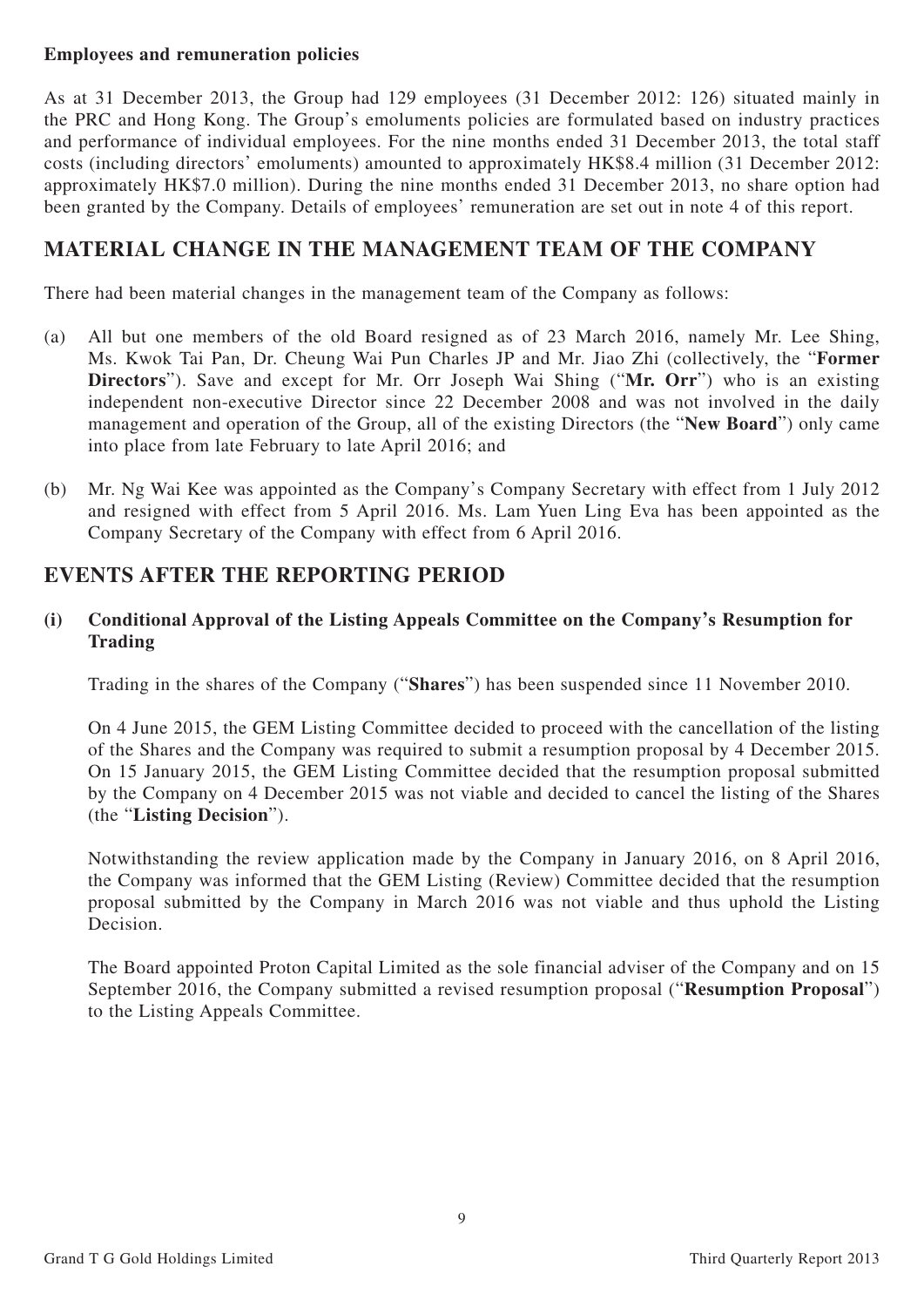Following the review hearing held on 9 December 2016, the Listing Appeals Committee decided to accept the Resumption Proposal, subject to the Company's compliance with the conditions ("**Conditions**") as summarised below to the satisfaction of the Listing Department by 14 March 2017:

- 1. publication of audited consolidated financial statements for all the outstanding financial results of the Group with no material audit qualifications indicating questions with respect to the consolidation of the results of Taizhou Mining;
- 2. resolution of any audit qualification issues;
- 3. providing a working capital forecast with: (a) all principal assumptions (including appropriate sensitivity analysis relating to gold and RMB movements) for at least twelve months from the expected trading resumption date; (b) a comfort letter from the auditors or financial advisers confirming that they are satisfied that the working capital forecast of the Group has been made by the Directors after due and careful enquiry; (c) assurance to the satisfaction of the Listing Department that any equity financing including the open offer (the "**Open Offer**") will be completed; and
- 4. conduct a follow up review by a professional party to demonstrate to the satisfaction of the Listing Department, all material weaknesses identified have been rectified and that the Group has in place an adequate and effective financial reporting procedures and internal control systems.

The Listing Appeals Committee also stated in its letter that resumption of trading in the Company's securities should be within a reasonably short period of time after compliance with the Conditions.

## **(ii) Publication of all outstanding audited consolidated financial statements**

On 16 February 2017, the Company published the audited consolidated financial statements for all the outstanding financial results of the Group, i.e. for the years ended 31 March 2011, 2012, 2013, 2014, 2015 and 2016, with no material audit qualifications indicating questions with respect to the consolidation of the results of Taizhou Mining.

## **(iii) Open Offer of the Company**

On 24 February 2017, the Company entered into an underwriting agreement with two underwriters. As disclosed in the announcement of the Company dated 24 February 2017, the Company proposes to conduct the Open Offer to raise approximately HK\$134.48 million before expenses by issuing 6,724,244,135 offer shares on the basis of one offer share for every two existing Shares held on the record date to the qualifying shareholders at the subscription price of HK\$0.02 per offer share.

The Company intends that the estimated net proceeds from the Open Offer of approximately HK\$131 million will be used (i) as to approximately HK\$88 million for repayment of the Company's debts; and (ii) as to approximately HK\$43 million as general working capital of the Group. As such, upon completion of the open offer, the Company will have sufficient fund to settle all Company outstanding and confirmed debts including the outstanding bond and those claimed in the winding up petitions in Hong Kong as well as the Cayman Islands.

It is expected that the net assets position of the Company will also be strengthened substantially upon completion of the Open Offer.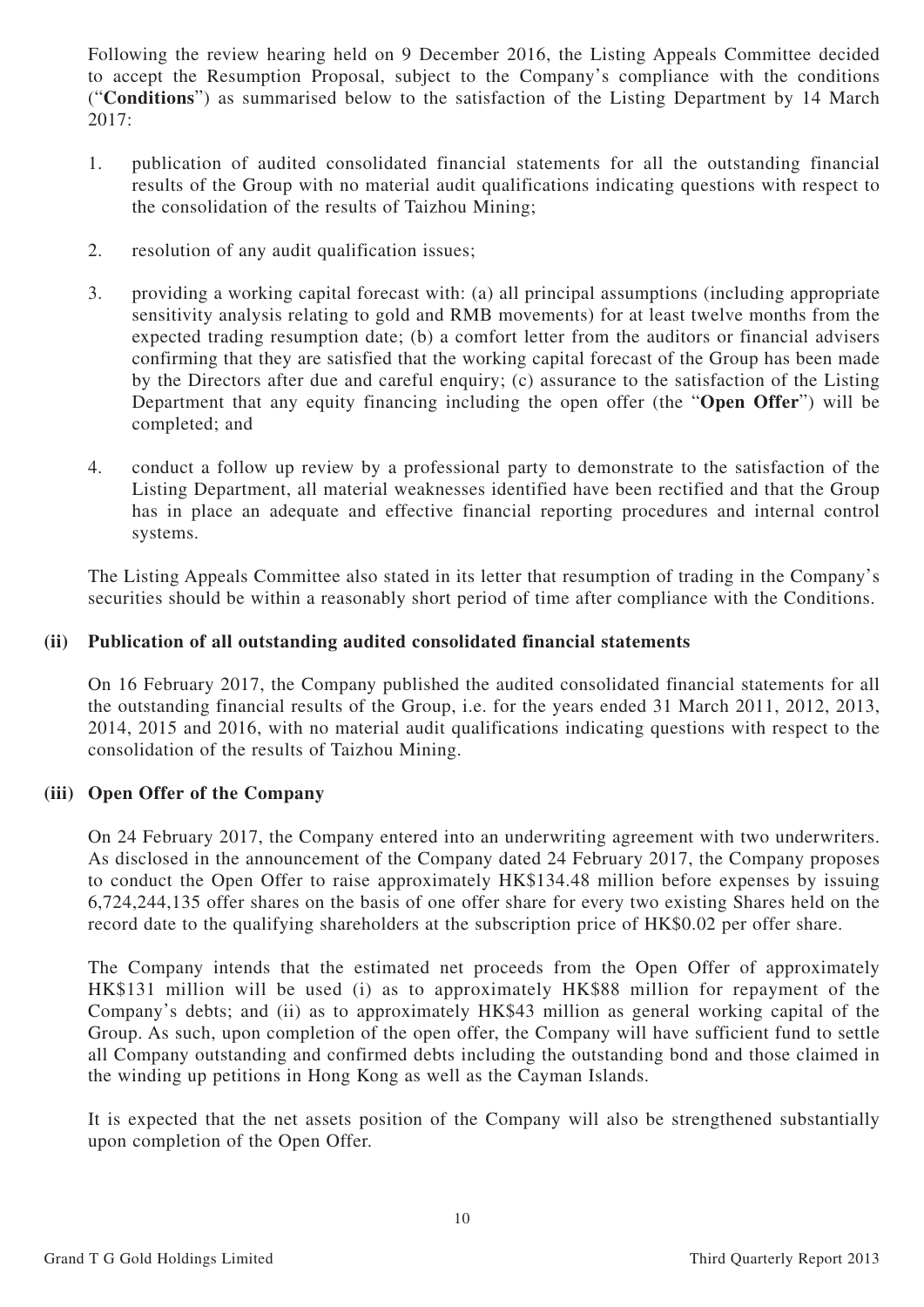#### **(iv) Full repayment of bank borrowings and release of security over the Group's mining rights**

In mid-2016, the Group fully repaid its bank borrowings and thus, the security over the Group's mining rights has been released.

#### **(v) Litigation instituted by Mr. Lau Kin, a purported creditor, in the Cayman Islands**

The Company had been served with a winding-up petition by Mr. Lau Kin, a purported creditor of the Company to the Grand Court of the Cayman Islands against the Company. The petitioning debt stated in the winding-up petition is an alleged sum due to Mr. Lau Kin by the Company of HK\$19,494,230.43, comprising HK\$16,882,000.00 principal and interest of HK\$2,612,230.43 as of 3 May 2016 (the "**Lau Kin Claim**"). Mr. Lau Kin seeks an order for the appointment of joint official liquidators to the Company.

Mr. Lau Kin alleged that by a deed of assignment made between Dragon Hill Development Limited ("**Dragon Hill**") and him dated 3 May 2016, Dragon Hill assigned to him a purported debt of the Company in the amount of HK\$19,494,230.43 at a consideration of HK\$2 million only.

The Company considers the validity of the Lau Kin Claim is in question and is investigating into and seeking legal advice in relation thereto. If the Lau Kin Claim is indeed found to be valid, the Lau Kin Claim will be fully settled from the net proceeds of the Open Offer.

With agreement of all parties involved, hearing date of the Grand Court of the Cayman Islands for the aforesaid litigation shall be further adjourned with a hearing to be held on the first available date after 14 March 2017 (Cayman time).

#### **(vi) Litigation instituted by Mr. Lee Shing, a purported creditor, in Hong Kong**

The Company has been served with a petition for the winding-up of the Company by Mr. Lee Shing (a former executive director, ex-Chairman, an existing substantial shareholder of the Company) to the High Court, Hong Kong Special Administrative Region under the provisions of the Companies (Winding Up and Miscellaneous Provisions) Ordinance (Cap. 32 of the laws of Hong Kong) (the "**Lee Shing Petition**").

Mr. Lee Shing alleged in the Lee Shing Petition that the Company is indebted to him in the sum of HK\$18,223,125.50 (the "**Alleged Indebtedness**"), comprising (i) a purported loan of HK\$6,925,000.00 assigned by a former Director to Mr. Lee Shing on 12 April 2010; (ii) a loan purportedly provided by Mr. Lee Shing plus interest calculated up to 30 August 2016 of HK\$7,019,020.50 in aggregate; and (iii) director's emoluments and reimbursements of HK\$4,279,105.00 in aggregate.

Before the presentation of the Lee Shing Petition by Mr. Lee Shing, the Company had been in the course of requesting relevant documents and supportings from Mr. Lee Shing so as to substantiate and verify the Alleged Indebtedness. Although Mr. Lee Shing's legal adviser has indicated his client's intention to provide, the Company has never received any of the requested documents up to the date of this report.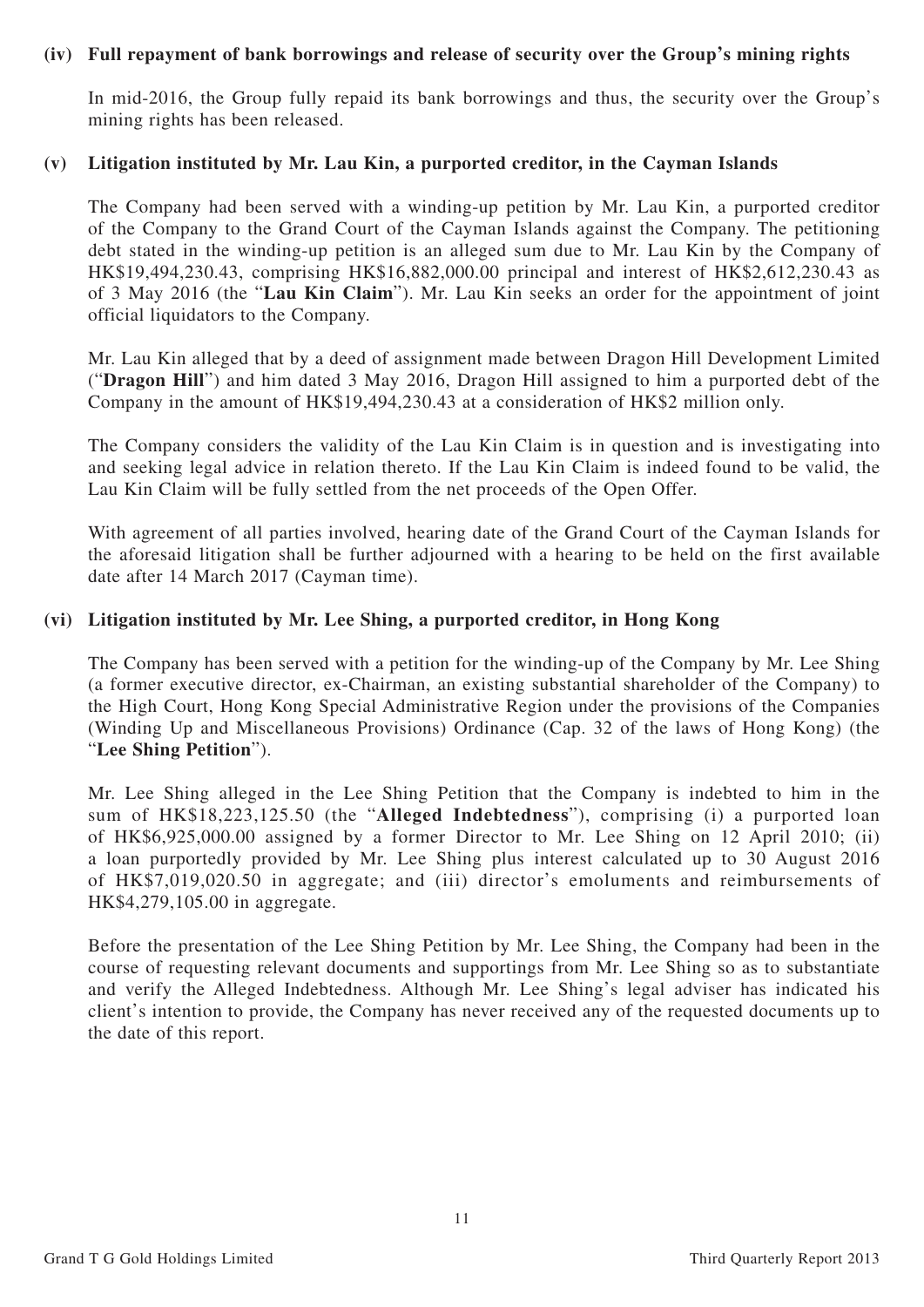The first hearing date of the Lee Shing Petition has been scheduled to take place on 15 March 2017 in the High Court, Hong Kong Special Administrative Region. For the avoidance of doubt, 15 March 2017 is not a winding up date of the Company. According to the legal advice obtained by the Company, the hearing of 15 March 2017 is an endorsed hearing whereby a Master would check whether all procedural matters have been complied with and ascertain whether the Company or any other person would oppose to the Lee Shing Petition. If the Company opposes to the Lee Shing Petition at the hearing to be held on 15 March 2017, the case would be adjourned before a High Court Judge for his/her directions as to filing of evidence and other court documents.

The Company is seeking legal advice and endeavor to vigorously oppose the Lee Shing Petition. In light of the conditional approval to the Resumption Proposal from the Listing Appeals Committee as detailed in the Company's announcement dated 19 December 2016, the Company is implementing the Resumption Proposal whereby the net proceeds of the Open Offer will be applied to fully settle, among others, the Alleged Indebtedness if verified.

# **PROSPECT**

In view of the conditional approval for resumption of trading granted by the Listing Appeals Committee, the Board is intensifying its effort to implement the Resumption Proposal, which include the Open Offer, debt capitalisation, debt settlement and release of all outstanding financial results, so as to fulfill the Conditions as soon as possible for resumption in trading of the shares of the Company.

# **OTHER INFORMATION**

## **1. Directors' Interest in Competing Business**

Due to the material change as stated in the section headed "Material Change in the Management Team of the Company", the New Board cannot make any representation on whether any of the Former Directors or their respective associates (as defined in GEM Listing Rules) have any interests in any business which compete or may compete with the Group or any other conflicts of interest with the Group.

Mr. Orr has confirmed with the Company that he and his associates (as defined in GEM Listing Rules) did not have any interests in any business which compete or may compete with the Group or any other conflicts of interest with the Group.

## **2. Audit Committee**

The Company established the audit committee with written terms of reference that sets out the authorities and duties of the committee.

Members of the Audit Committee during the nine months ended 31 December 2013 included three independent non-executive Directors, namely Mr. Orr (Chairman), Dr. Cheung Wai Bun, Charles JP and Mr. Jiao Zhi.

The current Audit Committee comprises three independent non-executive directors, namely Mr. Jiang Quanming, Mr. Orr and Mr. Guo Wei and Mr. Jiang Quanming is the chairman of the Audit Committee.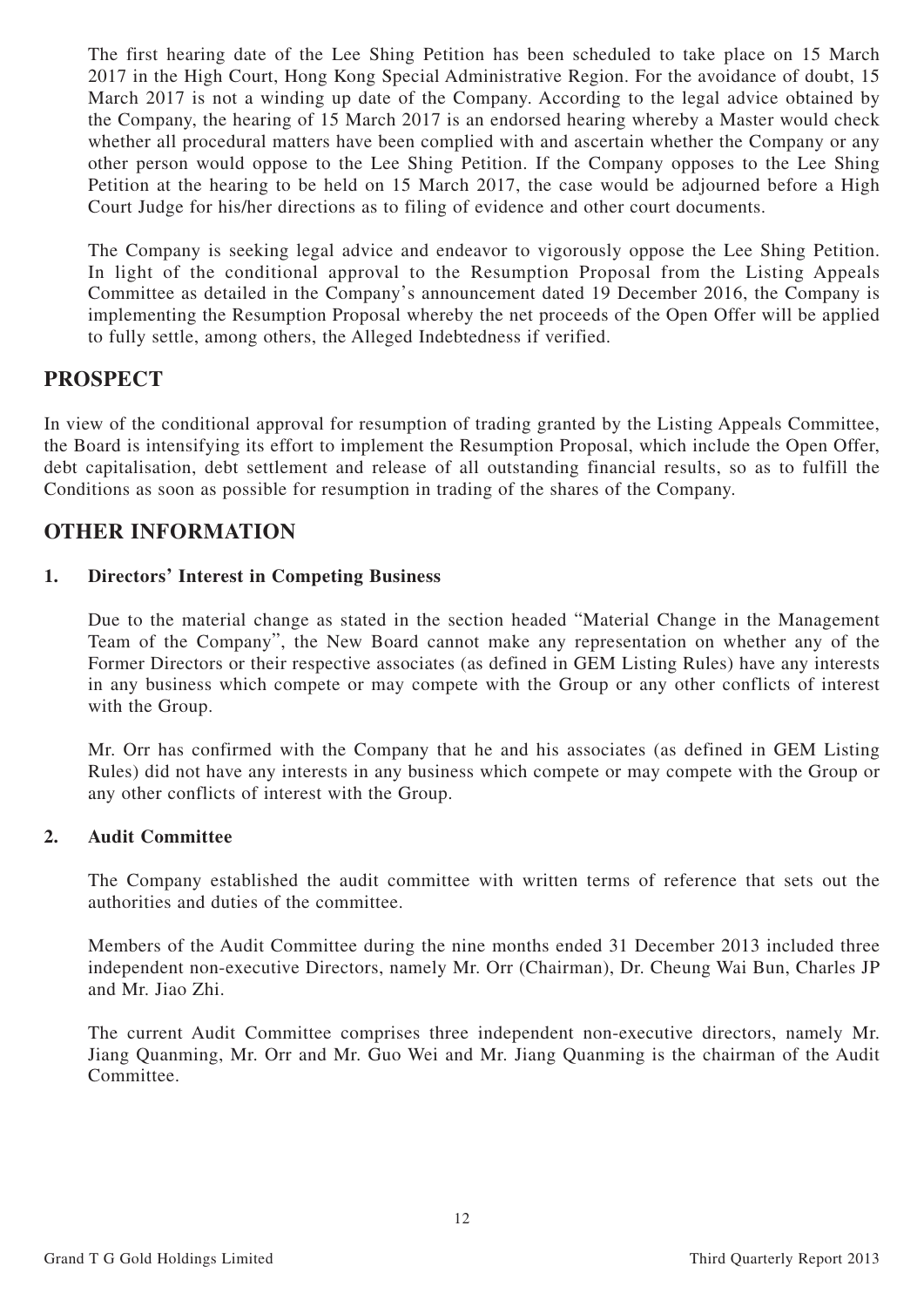The primary duties of the Audit Committee are to review and supervise the financial reporting process and internal control and risk management systems of the Group, maintain an appropriate relationship with the Company's auditors and provide advice and comments to the Board.

The current Audit Committee has reviewed the unaudited condensed consolidated financial statements of the Group for the nine months ended 31 December 2013.

#### **3. Remuneration Committee**

The Company established the Remuneration Committee with written terms of reference that sets out the authorities and duties of the committee.

Members of the Remuneration Committee during the nine months ended 31 December 2013 included three independent non-executive Directors, namely Dr. Cheung Wai Bun, Charles JP (Chairman), Mr. Orr and Mr. Jiao Zhi.

The current Remuneration Committee comprises one non-executive director and three independent non-executive directors, namely Ms. Ma Xiaona, Mr. Jiang Quanming, Mr. Orr and Mr. Guo Wei. Mr. Jiang Quanming is the chairman of the Remuneration Committee.

#### **4. Nomination Committee**

The Company established a Nomination Committee with written terms of reference that set out the authorities and duties of the committee.

Members of the Nomination Committee during the nine months ended 31 December 2013 included three independent non-executive Directors, namely Dr. Cheung Wai Bun, Charles JP (Chairman), Mr. Orr and Mr. Jiao Zhi.

The current Nomination Committee comprises four members, namely Mr. Feng Jun, Mr. Jiang Quanming, Mr. Orr and Mr. Guo Wei. Mr. Orr is the chairman of the Nomination Committee.

## **5. Purchase, Sale or Redemption of Listed Securities**

During the period ended 31 December 2013, neither the Company nor any of its subsidiaries has purchased or sold any of its listed securities.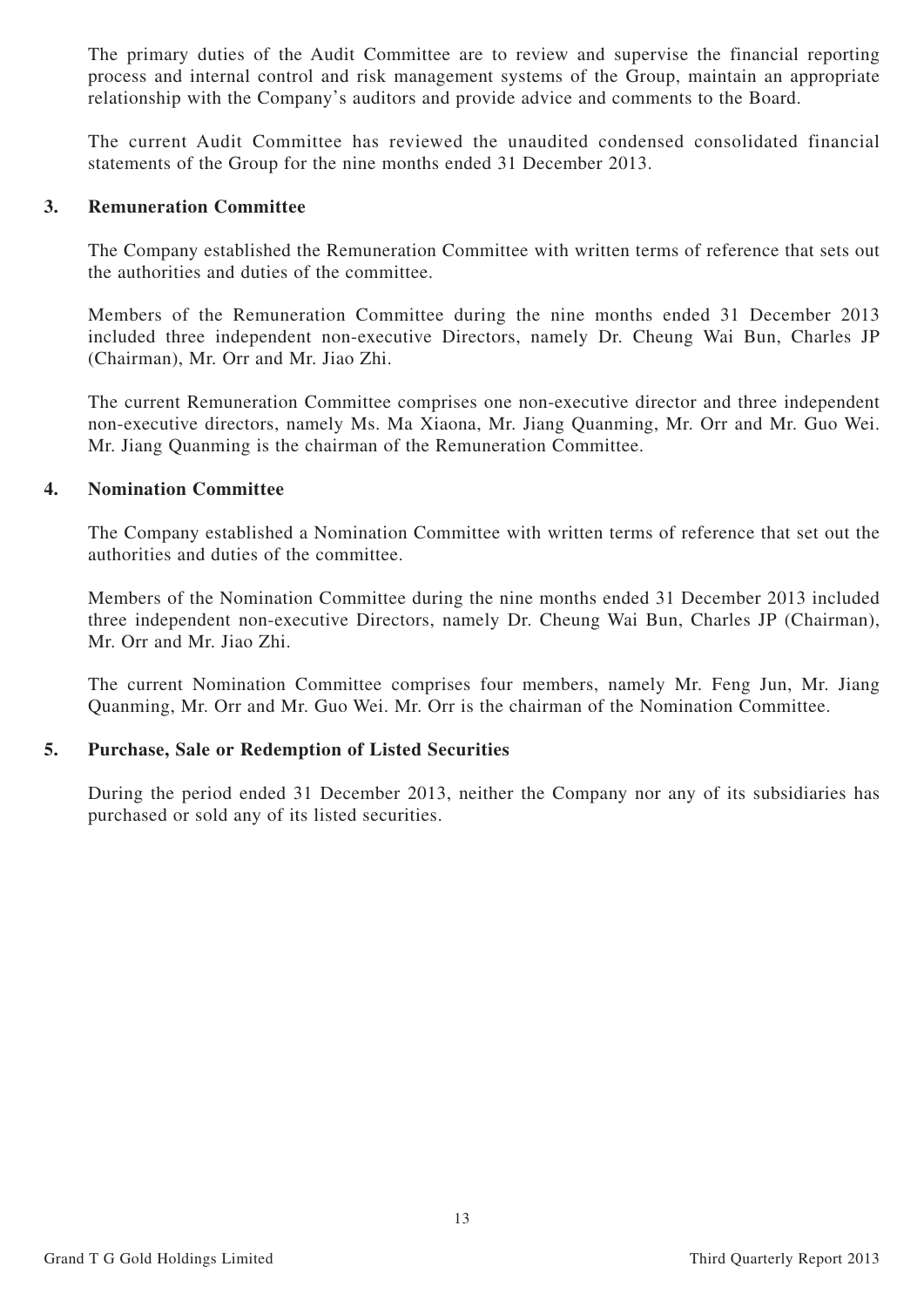#### **6. Code of conduct regarding securities transactions by Directors**

Due to the material change as stated in the section headed "Material Change in the Management Team of the Company", the New Board cannot make any representation to the compliance of the required standard of dealings as set out in Rules 5.46 to 5.67 of the GEM Listing Rules by the Former Directors in the nine months ended 31 December 2013.

Having made specific enquiry, Mr. Orr confirmed that he had complied with the required standard of dealings and the code of conduct regarding securities transactions by Directors adopted by the Company during the nine months ended 31 December 2013.

## **7. Code on Corporate Governance Practice**

Due to the material change as stated in the section headed "Material Change in the Management Team of the Company", the New Board cannot make any representation about the adoption and/or compliance of the principles and the applicable provisions of the Code on Corporate Governance Practices (the "**Code**") set out in Appendix 15 to the GEM Listing Rules by the Company and/or the Former Directors for the nine months ended 31 December 2013, however, based on the information available to the New Board, the Company had the following deviations from the Code during the nine months ended 31 December 2013:

## **Code Provision A.4.1 and A.4.2**

Code Provisions A.4.1 of the Code stipulates that non-executive directors should be appointed for a specific team, subject to re-election. Code provision A.4.2 of the Code further stipulates, among others, that every director, including those appointed for a specific term, should be subject to retirement by rotation at least once every three years.

The Company's non-executive directors were not appointed for a fixed terms. The Company had not held any annual general meeting since the latest annual general meeting held on 16 August 2010 as it had not yet published its audited accounts since the year ended 31 March 2010. As such, the Former Directors and Mr. Orr had not been retired by rotation at least once every three years.

# **SHARE OPTION SCHEME**

Pursuant to a share option scheme adopted by the Company on 4 March 2009, the Directors may, at their discretion, offer to employees, Directors of the Company or its subsidiaries other eligible participants options to subscribe for shares in the Company subject to the terms and conditions stipulated therein. The exercise price of options is the highest of the nominal value of the shares, the closing price of the shares on The Stock Exchange of Hong Kong Limited on the date of grant and the average closing price of the shares on The Stock Exchange of Hong Kong Limited for the five business days immediately preceding the date of grant. No options were exercised, cancelled, forfeited or lapsed in the period under review.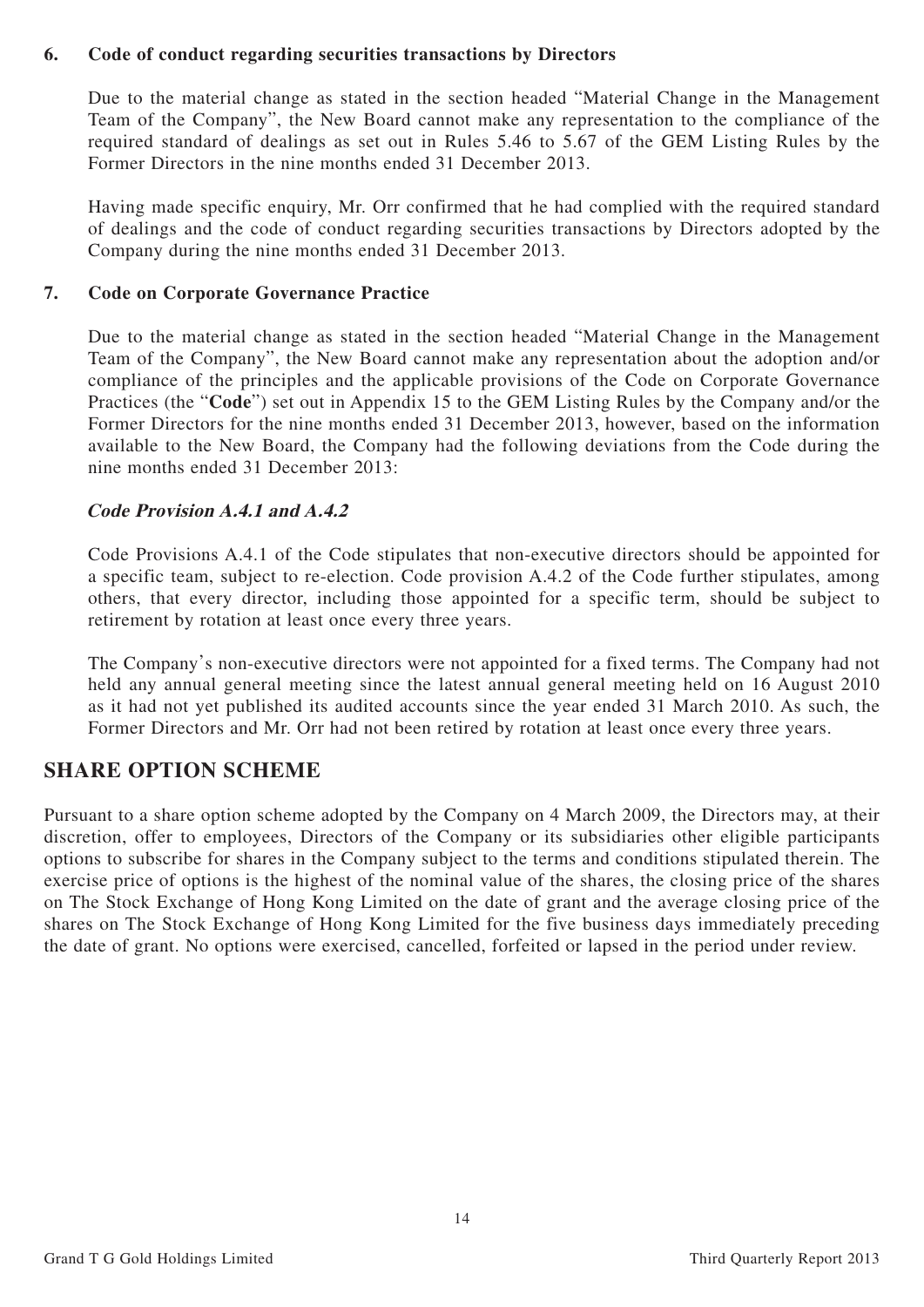# **DIRECTORS' AND CHIEF EXECUTIVES' INTERESTS AND SHORT POSITIONS IN SHARES, UNDERLYING SHARES AND DEBENTURES**

As at 31 December 2013, the interests and short positions of the Directors and chief executives of the Company in the Shares, underlying Shares pursuant to share option scheme of the Company ("**Underlying Shares**") and debentures of the Company or its associated corporations (within the meaning of Part XV of the Securities and Futures Ordinance (the "**SFO**")) which were recorded in the register required to be kept under section 352 of the SFO, or which is otherwise notified to the Company and the Stock Exchange pursuant to Rules 5.46 to 5.67 of the GEM Listing Rules, were as follows:

## **Long positions in Shares and Underlying Shares of the Company**

|                                  |                                         |                           | Number and class of securities |                                 |  |
|----------------------------------|-----------------------------------------|---------------------------|--------------------------------|---------------------------------|--|
| Name                             | Capacity                                | <b>Shares</b>             | Underlying<br><b>Shares</b>    | share capital of<br>the Company |  |
| Lee Shing                        | Interest in a controlled<br>corporation | 1,472,400,000<br>(Note 1) |                                | 10.95%                          |  |
|                                  | Personal interest                       |                           | 27,000,000<br>(Note 2)         | 0.20%                           |  |
| Kwok Tai Pan                     | Personal interest                       |                           | 27,000,000<br>(Note 2)         | 0.20%                           |  |
| Orr Joseph Wai Sing              | Personal interest                       |                           | 3,100,000<br>(Note 2)          | 0.02%                           |  |
| Jiao Zhi                         | Personal interest                       |                           | 3,100,000<br>(Note 2)          | 0.02%                           |  |
| Dr. Cheung Wai Bun, Charles J.P. | Personal interest                       |                           | 3,100,000<br>(Note 2)          | 0.02%                           |  |

#### Notes:

1. These Shares were held by Yong Li Investments Limited, a company wholly and beneficially owned by Mr. Lee Shing.

2. The long position in the Underlying Shares mentioned above represent the Shares to be issued and allotted upon the exercise in full of the share options granted by the Company pursuant to the share option scheme of the Company.

Save as disclosed above, as at 31 December 2013, none of the Directors or chief executives of the Company had any interests and short positions in the Shares, Underlying Shares or debentures of the Company or its associated corporations (within the meaning of Part XV of the SFO) which were recorded in the register required to be kept under section 352 of the SFO, or which were required to be notified to the Company and the Stock Exchange pursuant to Rule 5.46 to 5.67 of the GEM Listing Rules.

Save for the share options that were granted under the share option scheme, none of the Directors or employees of the Group or their respective associates were granted by the Company or its subsidiaries the rights to acquire shares or debentures of the Company or any other body corporate, or had exercised any such rights as at 31 December 2013.